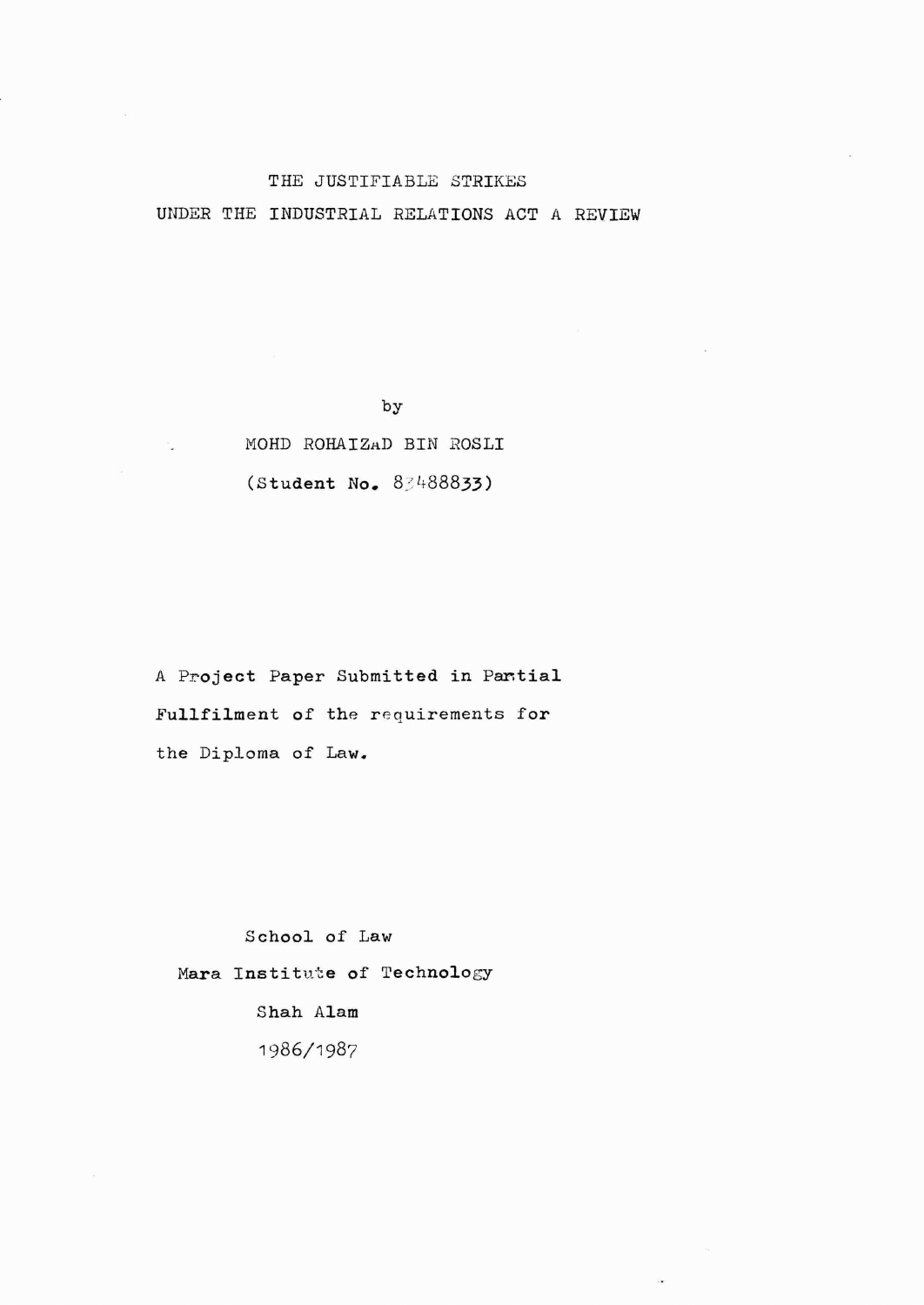## Page

PREFACE

**ACKNOWLEDGEMENT** 

CONTENTS

TABLE OF STATUTES

TABLE OF CASES

LIST OF ABBREVIATION

# CHAPTER  $\bullet$  THE AIMS OF THIS PAPER

| a. The Scope of This Paper      | 1 |
|---------------------------------|---|
| b. Research Methodology<br>.    | 1 |
| c. Limitations of This Paper  3 |   |

 $\sim$ 

| CHAPTER 2 |  | A. PRE INTRODUCTION            |     |  |
|-----------|--|--------------------------------|-----|--|
|           |  | i. Historical Development  4   |     |  |
|           |  | ii. Strike as a whole          | . 5 |  |
|           |  | iii. Definition of a Strike  7 |     |  |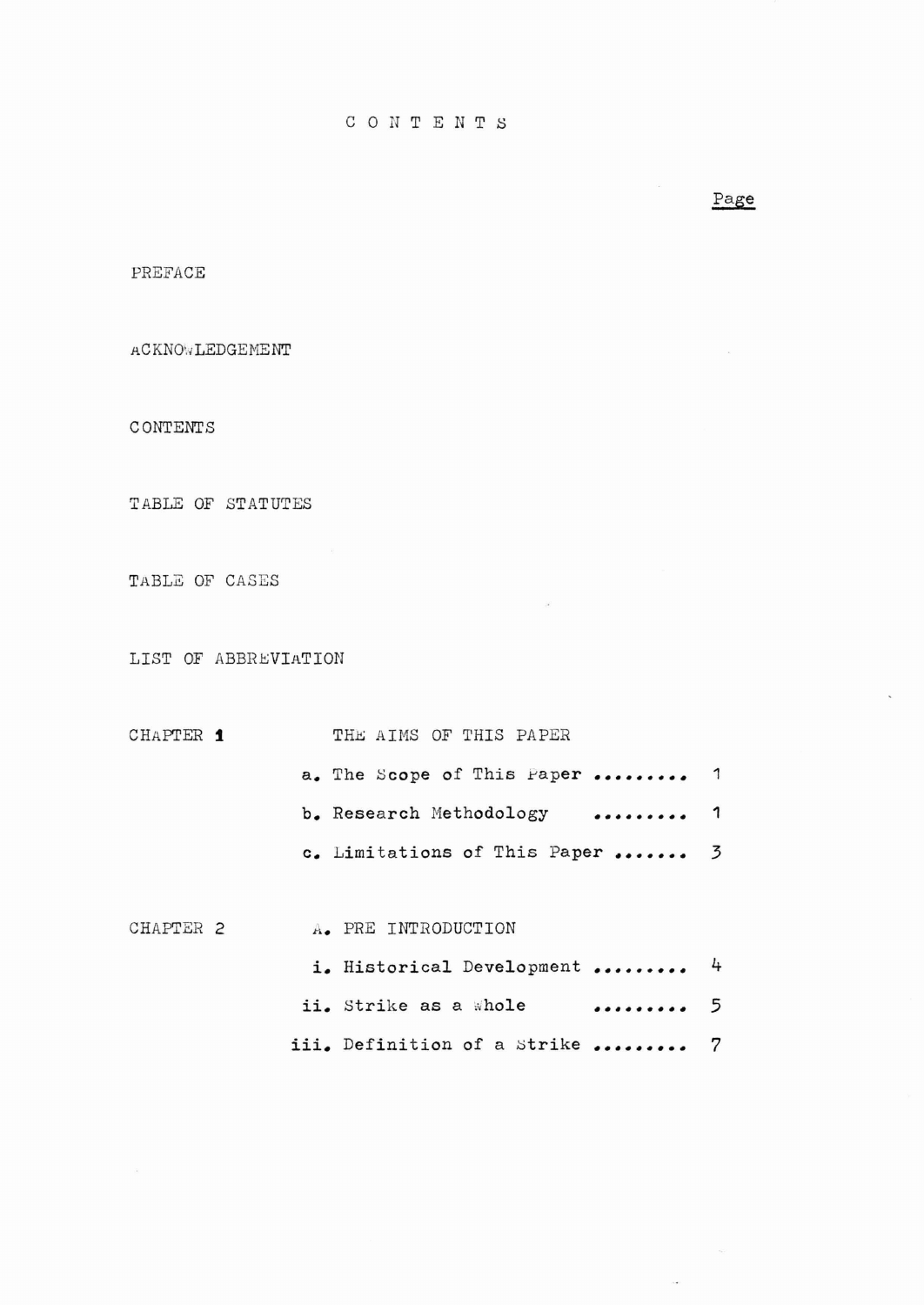CHAPTER 3 A. PROCEDURE UPON WHICH STRIKES MAY ARISE

 $\sigma$  .

- i. Section 25A Trade Unions Act ...... 12 Section 40 Trade Unions Act ...... 14
- ii. Power of Registrar Trade Union In Relation to Secret Ballot ...... 19
- iii. Strikes in Essential Services ...... 22
	- B. FREEDOM OF TRADE UNION TO GO ON STRIKE
	- i. Section 8 of the Employment Act 1955~ . . . . . . . 28 Section 5 (1) of the Industrial Relations Act 1967 . . . . . . .
- ii. Judicial Interpretation  $\cdots$  30
- iii. Illegal Strike ....... 35
	- iv. 'Reasonable Excuse'  $\cdots \cdots$  40  $\cdot$

٨.

Page

÷.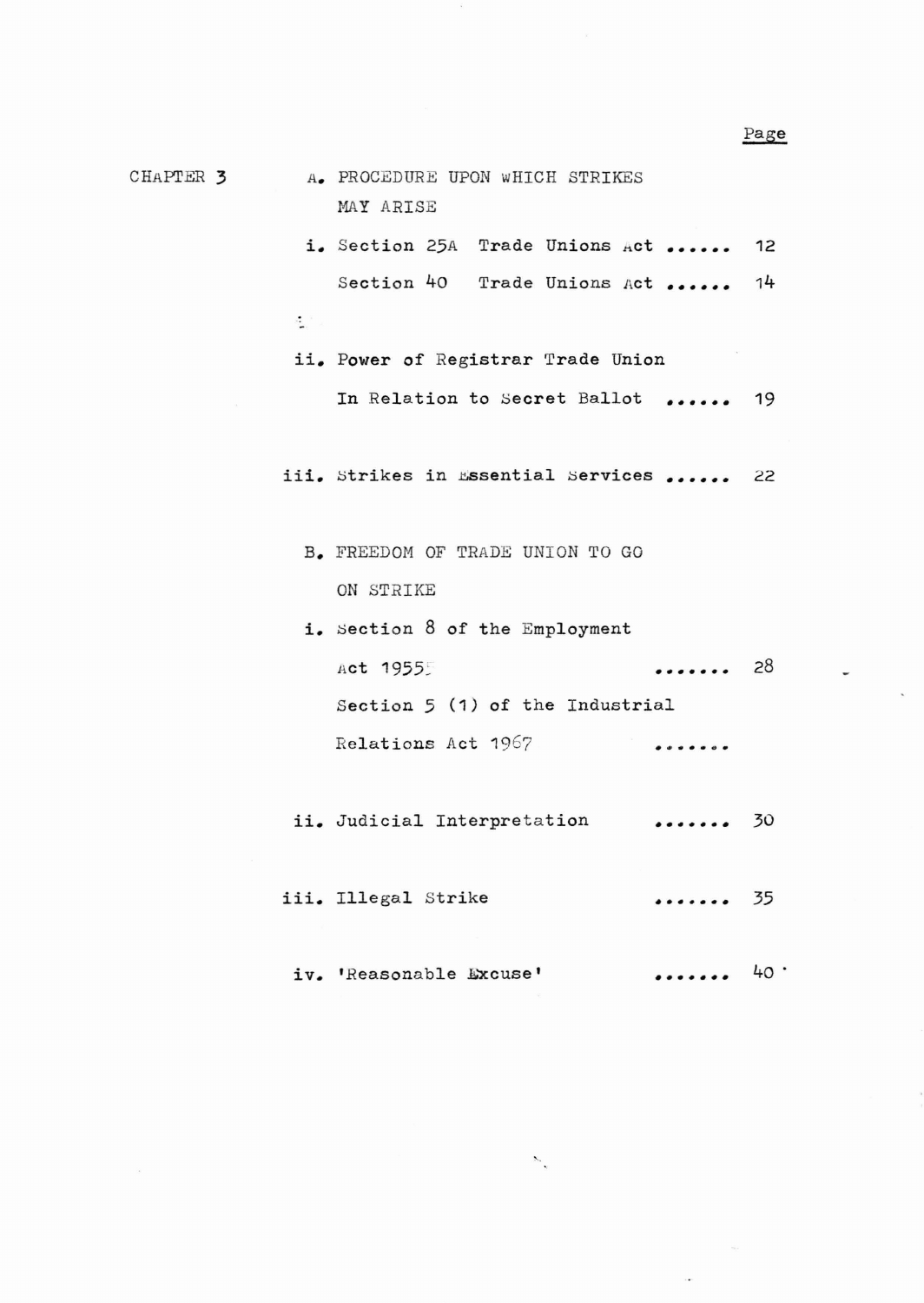## A. THE SCOPE OF THIS PAPER

The writer would like to make a review of what constitute a strike under the Industrial Relations Act 1967.

In this project paper, the writer would like to state down the procedure of what constitute justifiable strike and lawful strike under the Industrial Relations Act 1967.

There are certain circumstances in which the procedure of a strike was fully followed but the court held that the strike was illegal. The writer would also like to emphasize on the case of South East Asia Firebricks and other cases which are relevant under this project paper.

#### B RESEARCH METHODOLOGY

Materials and information gathered for the completion of this project paper were obtained from :-

- i library research
- ii lectures notes
- iii interviews
	- iv newspaper reports

1